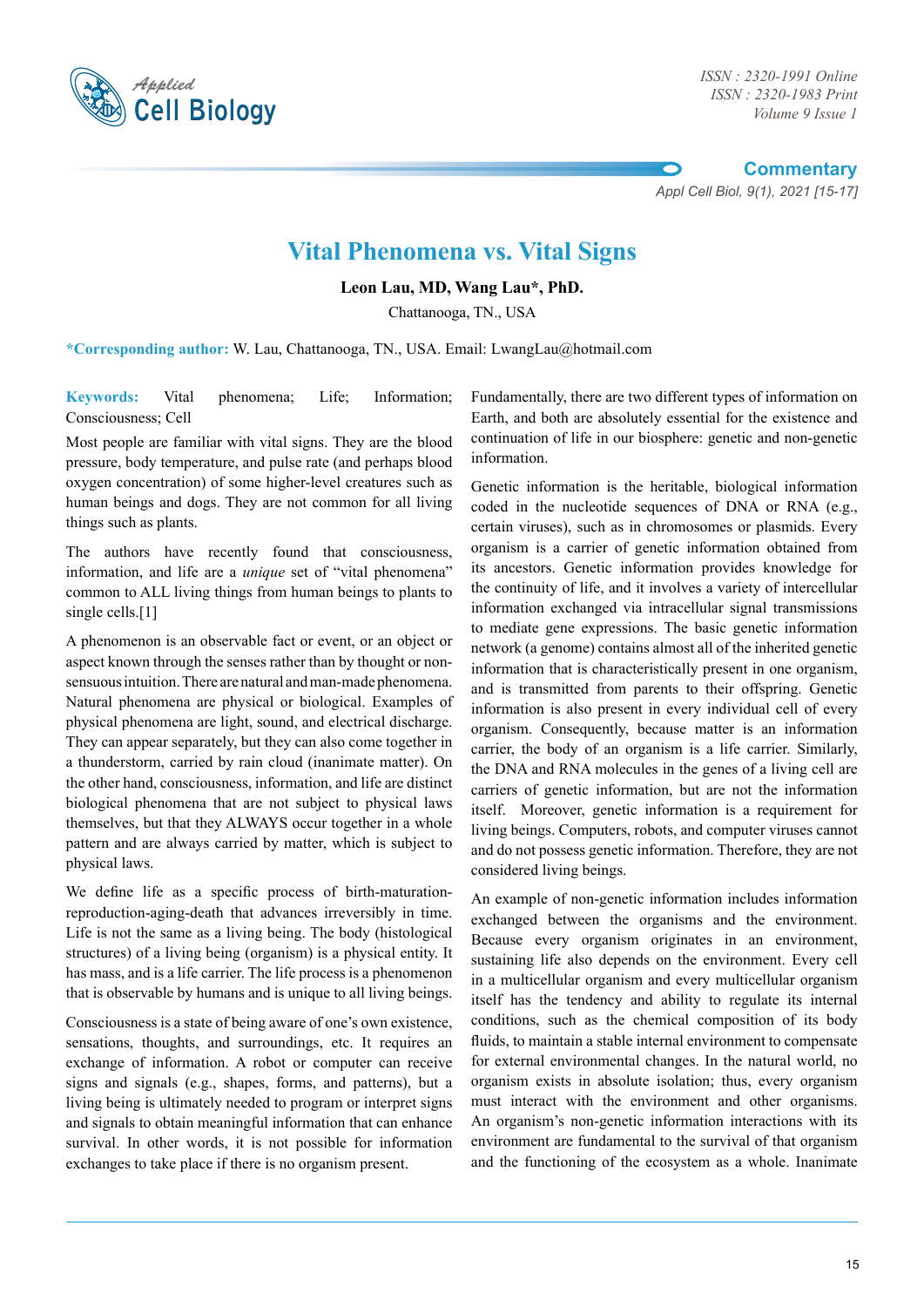## **Commentary**

material does not carry genetic information and does not have a living body, so where there is no living being, there is also no environment.

Various perspectives on the nature of consciousness are commonly debated, such as illusionism (the idea that consciousness is an illusion), dualism (the mind and body are separate entities; initially proposed by Descartes), and panpsychism (the mind is fundamental and ubiquitous to reality). Purposive behavior of organisms (such as seeking light or food) is also related to consciousness.

Generally speaking, there are at least five categories of consciousness: cellular consciousness, multicellular consciousness, neurophysiological consciousness, selfconsciousness, and human self-consciousness, in ascending order of complexity. An organism that exhibits neurophysiological consciousness as its highest level of consciousness, for example, would also exhibit the lower levels of multicellular consciousness and cellular consciousness, but would not exhibit the higherlevel self-consciousness and human self-consciousness.

A phenomenon of clinical unconsciousness occurs when a patient's cerebral cortex is damaged or is affected by illness or drugs, and that patient's cerebral cortex is unable to control the abnormal, neuropathological behavior. While the normal cerebral cortex's neurophysiological function is being suppressed, the neuron cells are still viable, and the unconscious brain functions only at the basic, subcortical state of consciousness. That is, the cerebral cortex has malfunctioned in its thinking or learning capability, and an unconscious patient does not mentally recognize the external world. Consequently, unconsciousness only means that consciousness is clinically suppressed; it does not mean the termination of the phenomenon of consciousness, which would lead to death.

Life, information, and consciousness are separate and distinct phenomena, each with its own characteristics. Therefore, life is not the same as information, and information is not the same as consciousness. However, all living beings, from a single cell to a human being, must display all three of these biological phenomena. If any of these three phenomena are missing, a living being would become inanimate matter.

These three phenomena should not be considered ingredients of a living being, like a body that is made of chemical molecules. Rather, these phenomena are characteristics of *all* living beings and *only* living beings, and they are displays of innate behavior of all living beings (which results from genetic information passing from one generation to another). They are indivisibly linked in living beings, and these three phenomena always occur together simultaneously. Additionally, these phenomena are observed by human beings and are not aspects created by thought or non-sensuous intuition. These phenomena appeared

only after the Earth became a biosphere. This unique set of three phenomena may therefore be collectively called *'the vital phenomena*,' and the observation and interpretation of the unique and vital characteristics of the vital phenomena can provide a novel approach to identifying what is alive and what is dead.

It is important to note that different aspects of the vital phenomena are impacted by the different types of death. For example, biological death of an individual organism is the irreversible cessation of all biological phenomena (information, life, and consciousness) of that organism, which then becomes inanimate matter. Biological death is initiated at the cellular level and is a pathological process that begins with the destruction of the normal cellular structures and is due to the cessation of normal, active biochemical processes in the cells. In humans, cellular death is an example of cessation of cellular consciousness. Alternatively, organ death is an example of cessation of multicellular consciousness, and brain death is an example of cessation of neurophysiological consciousness.

Brain death is only a clinical diagnosis; it is not complete biological death at the cellular level, because some of the cells, tissue, and organs from the cadaver may still be viable and are available for transplant, and all viable cells are carriers of information, consciousness, and life. After biological death, human self-consciousness does not exist because there is not a viable cerebral cortex and all the other cells of the cadaver are dead. Therefore, in biological death, there is irreversible disruption of all cellular states of consciousness, but in brain death, some low levels of consciousness may continue in other viable histological cells.

It is easy to see that different stages of death (e.g., brain death, organ death, and cell death) are closely associated with the permanent loss of various categories of consciousness (neurophysiological consciousness, multicellular consciousness, and cellular consciousness, respectively) and the corresponding permanent loss of information, illustrating the indivisibly linked relationships of the vital phenomena to the very end.

We identified the vital phenomena, which are the three characteristic phenomena common to *only and all* living beings. However, we feel that there were several limitations to our work.

First, we feel that we have not proven, nor are we suggesting, exclusivity of the three biological phenomena. In the future, other researchers may find new biological phenomena (e.g., intelligence) that are also common to all organisms. Second, we feel that we have made observations and interpretations of life, information, and consciousness, and their characteristics and relationships to each other and matter and environment,